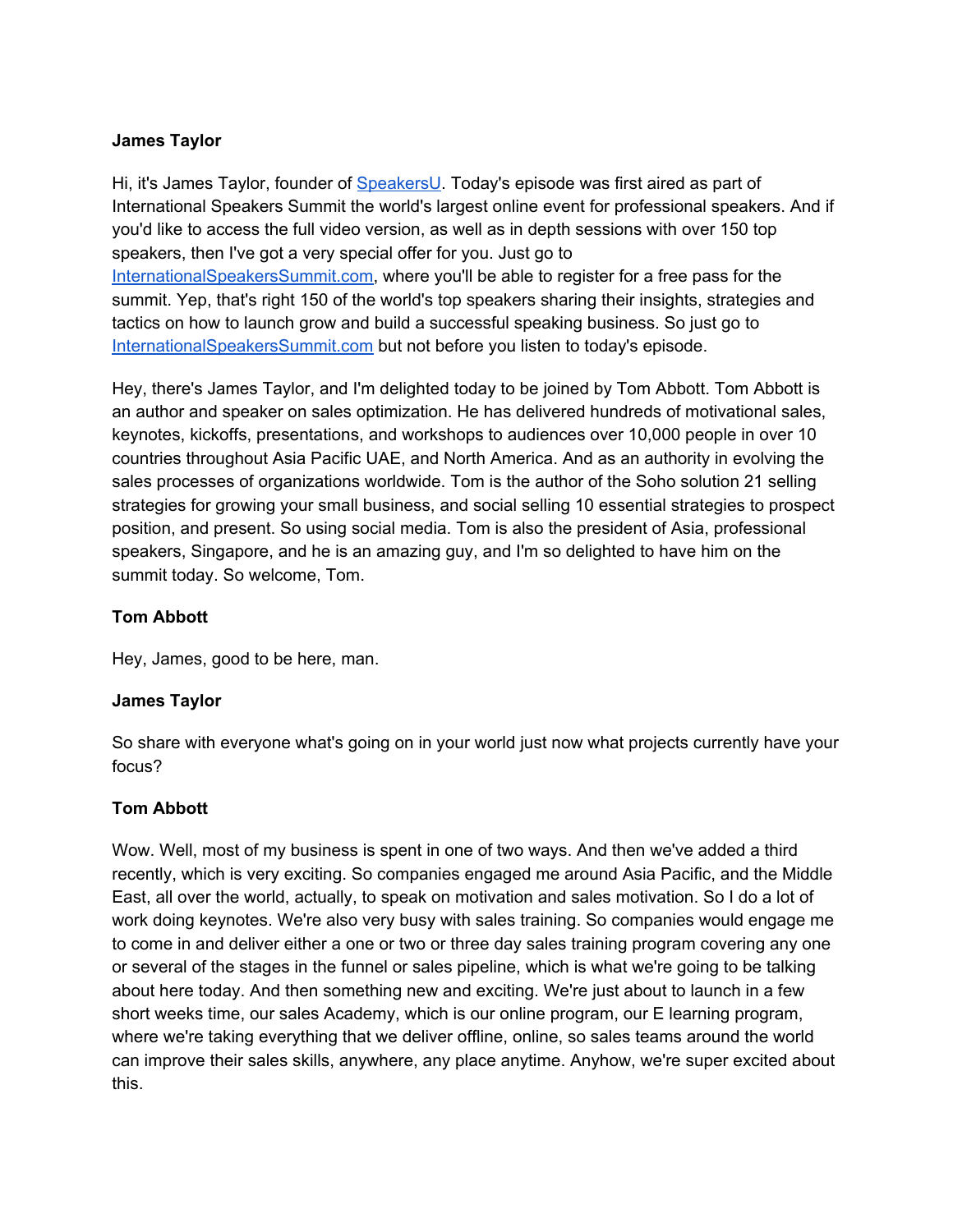And tell tell us I mean, how long is that process taken to get what you currently do in the training the live trainings into an online version and only course that you were really happy with? We're getting much How long did that process take for you?

## **Tom Abbott**

Oh, give or take about 20 years. So I'm half joking. But the you know, the exciting thing, James is this online program, this E learning platform is the culmination of the 20 years that I've been delivering sales training programs. And we just put it all together. So you know, you'll know how it is, you know, you you train, you speak for a number of years, and then you decide, okay, I'm now going to take what I've written, I've done and write a book, or you write a book and say now I'm going to train on this topic. So it's kind of a cat and mouse situation. So we've just taken everything that I've done in terms of the books that I've written, the workshops that I've delivered the keynotes that I've that I've that I've shared, and put it together in an online program. So I mean, it's been 20 years in the making, but it's really been about six months to a year from, you know, ideation to launch.

#### **James Taylor**

Yeah. And now the fun stuff. Now the real fun starts because you get it out, and you can get tweaking and improving and you get feedback, and then looking at marketing channels, and sales channels are very exciting. So how did you get started in the world of professional speaking? Where did it begin for you?

## **Tom Abbott**

Well, that's a great question, James. I mean, for me, I think as many speakers out there listening right now, you know, I've always felt that I had a message that I needed to share. I always felt that there was a message I need to share. I felt like I knew something that I was passionate about something. And I just wanted the world to know and I wanted to help people. So I've got a background in sales. So I've been in business all my life. I've been in sales all my life. So I've always known what are the challenges of being a sales professional. So you know, for me, I always wanted to learn and improve, how can I be better as a sales professional, and that always that just kind of led me naturally to wanting to to train and to speak on that topic and to really help empower and motivate sales professionals around the world. So it's just kind of a calling for me, I guess.

## **James Taylor**

And in the early days of becoming a professional speaker, who were those early mentors or role models here?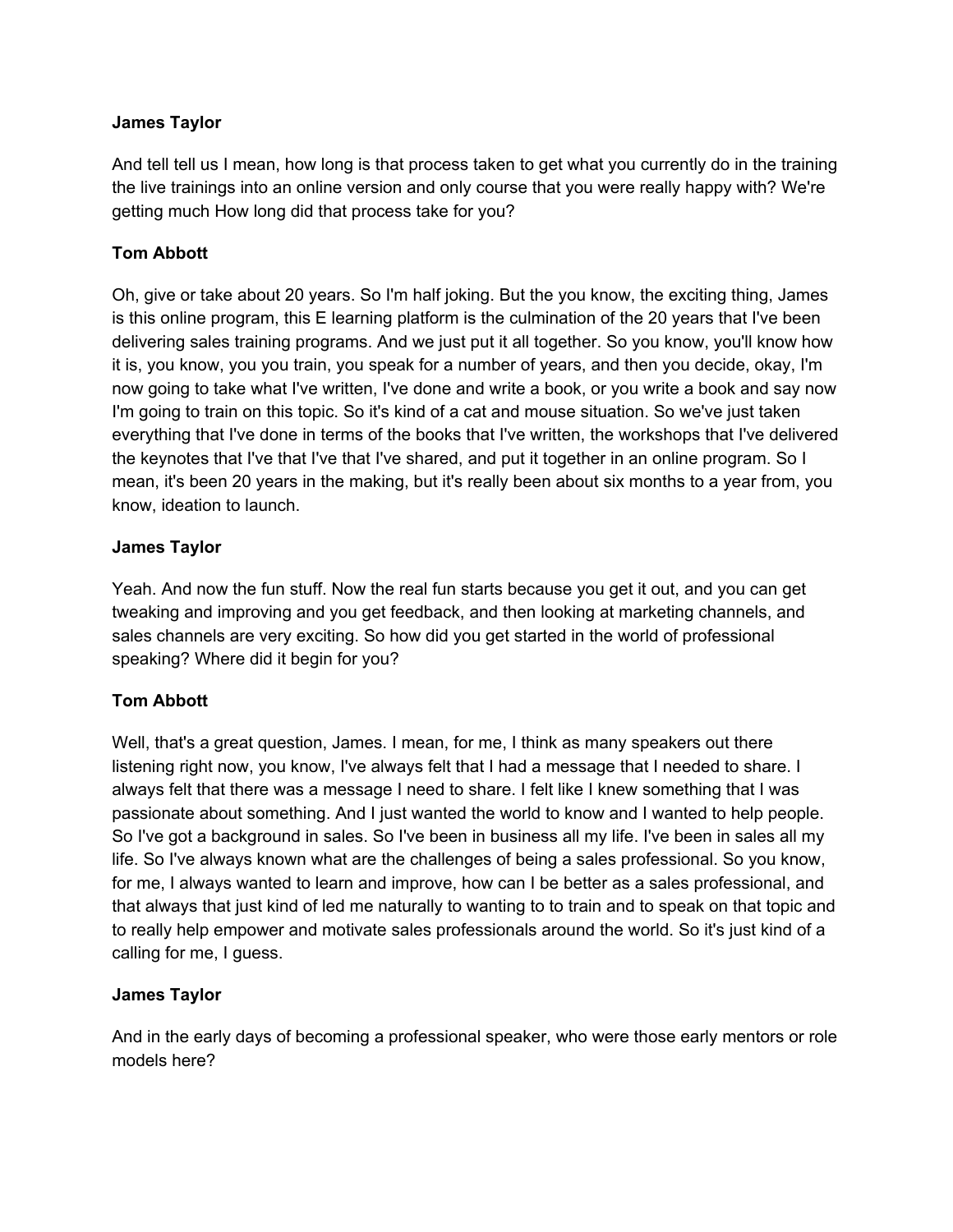#### **Tom Abbott**

You know, I'll date myself a little bit here, maybe James, but for me, I remember being, you know, a young pup and, you know, listening to, you know, audio tapes, okay, I don't know if you guys will remember audio tapes, I don't know, you know, depending on who

#### **James Taylor**

I'm with you, I'm an audio tape guy.

#### **Tom Abbott**

depending on who's listening, and what Gen we got going on here, I used to get cassette tapes, and I would have these things from Nightingale Conant and, and, and take out these cassettes and put them in my in my tape player, my radio shack tape player, I'd be listening to Les Brown, I'd be listening to Robert G. Allen, multiple streams of income, I'd be listening to Tony Robbins, obviously, I mean, man, just the giants, the giants. Brian Tracy, I mean, you name it, just the giants of personal professional development. I mean, those were my early mentors, whether they knew

#### **James Taylor**

it or not. So now you're speaking all over the world, in the training of the online course we are getting launched. And a big thing that a lot of speakers aspiring and professional speakers struggle with is the selling bit, many of them find the marketing but relatively comfortable, because it's like an extension of, you know, spreading their message that way. But the selling bit is is challenging for many. So can you talk to us about First of all, what when we talk about selling a salesperson as it relates to speak of what is it? What is this? What is a sales process?

## **Tom Abbott**

Or that so that? That's a great question, James, because you're asking that question. And this is something that I feel like a lot of speakers, for some reason, they don't talk about it. It's not a sexy topic, what sexy is talking about, you know, what social media platform Are you on, you know, marketing, that that seems to be more comfortable for people than sales, oh, I don't do sales, I'm not a salesperson, well, if you're trying to influence people to take action, you're in sales. So when you run your own business, when you run your own speaking business, you are a salesperson, because you have no one else, especially when you're just starting out, there's no one there to sell on your behalf. So you have to sell. So the sales process, if we just kind of break it down, you have two parts in a business. One is lead generation. And then one is lead conversion. So lead generation would be typically, you know, marketing, and lead conversion would be that conversion, the sales. And a lot of us spend a lot of time on the marketing, which is lead generation, but now that you have a lead, what do you do with it? How do you nurture it? And how do you convert it?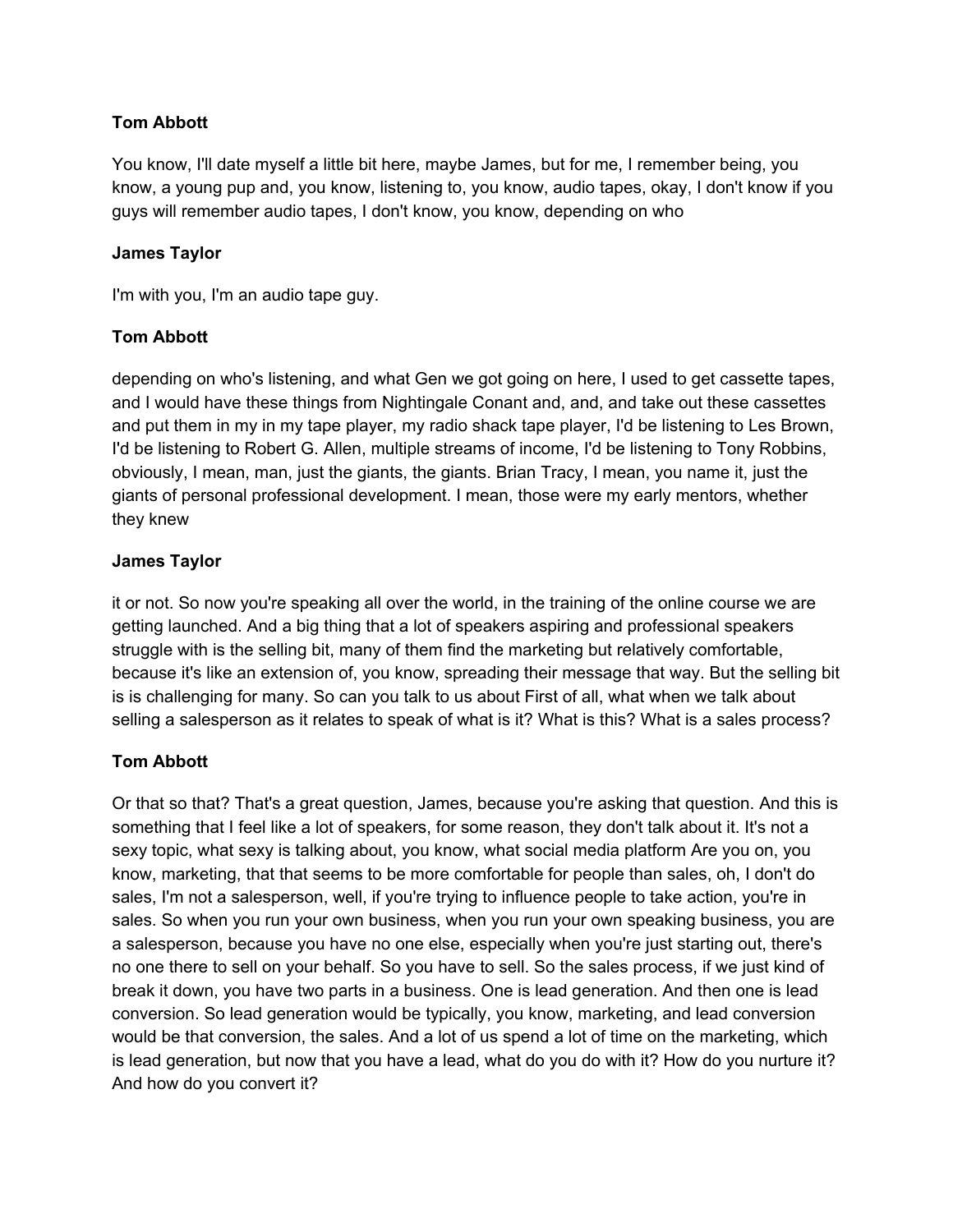Because they're very, they're very different things going on there as well. I mean, a lot of people when they talk about, they can a bunch marketing and sales in together. Because obviously, you know, there's isn't there's a natural flow from those things when they feed feed into each other. But but they're different. They're not the same thing.

#### **Tom Abbott**

Lead Generation and lead conversion, they're two very, very different functions. But at the end of the day, they're supposed to lead you down to the same end result. So I like to say that marketing gets people into your store. Sales has them leaving as a paying customer. So let's think about that for a minute. I've seen some great marketers, which basically stimulates interest and desire gets you excited, gets people to come into your shop to look around. But you need that conversion, you need someone to say, so what would you like to do? Now, let me tell you more about this. You know, what do you plan on using this for? How can it help you let me let me share more. So you need someone to actually close the sale, we can't just assume that you build it and they will come. You can't just assume that just because you have a great website. People were gonna buy.

#### **James Taylor**

It reminds me and a lot of time when people talk about sales, you mentioned that the rate the status on a sales person, I don't I don't like the sales thing. And it often makes me think as someone that was spent a lot of time working it in place like Silicon Valley, there was I always sold there was like these different tribes. There was the tribe, the marketing tribe, like the cool kids, let's see, I'm gonna call them the cool kids. And so the cool kids were like, what was the what was the latest thing? What was the latest app? So they were all it was all about marketing, but they actually weren't doing any numbers don't do any selling. There wasn't any there was no money being made. It was just puff. It was just there was nothing there really were going into it. And then the other side, there was all the guys that were talking about buying the latest Lamborghini or the selling and it was and it was just very hard to kind of type of selling. And I never as you know, as a speaker as entrepreneur, I never felt comfortable either of those camps. They always just felt like neither of them had. So I think you know what You do. And I see a lot of the great speakers, you're in this, I mean, a third tribe almost. And I can a middle way of doing it. So you're using great marketing really, you know, in terms of from a branding positioning from, from looking at, there's lots of ways of creating that lead gen that you mentioned. But also you're selling in a very ethical, very natural way that feels a flow from your brand.

## **Tom Abbott**

Yeah, you know, James, I feel like anyone who doesn't feel comfortable selling, their interpretation of selling is trying to convince someone to do something that they don't want to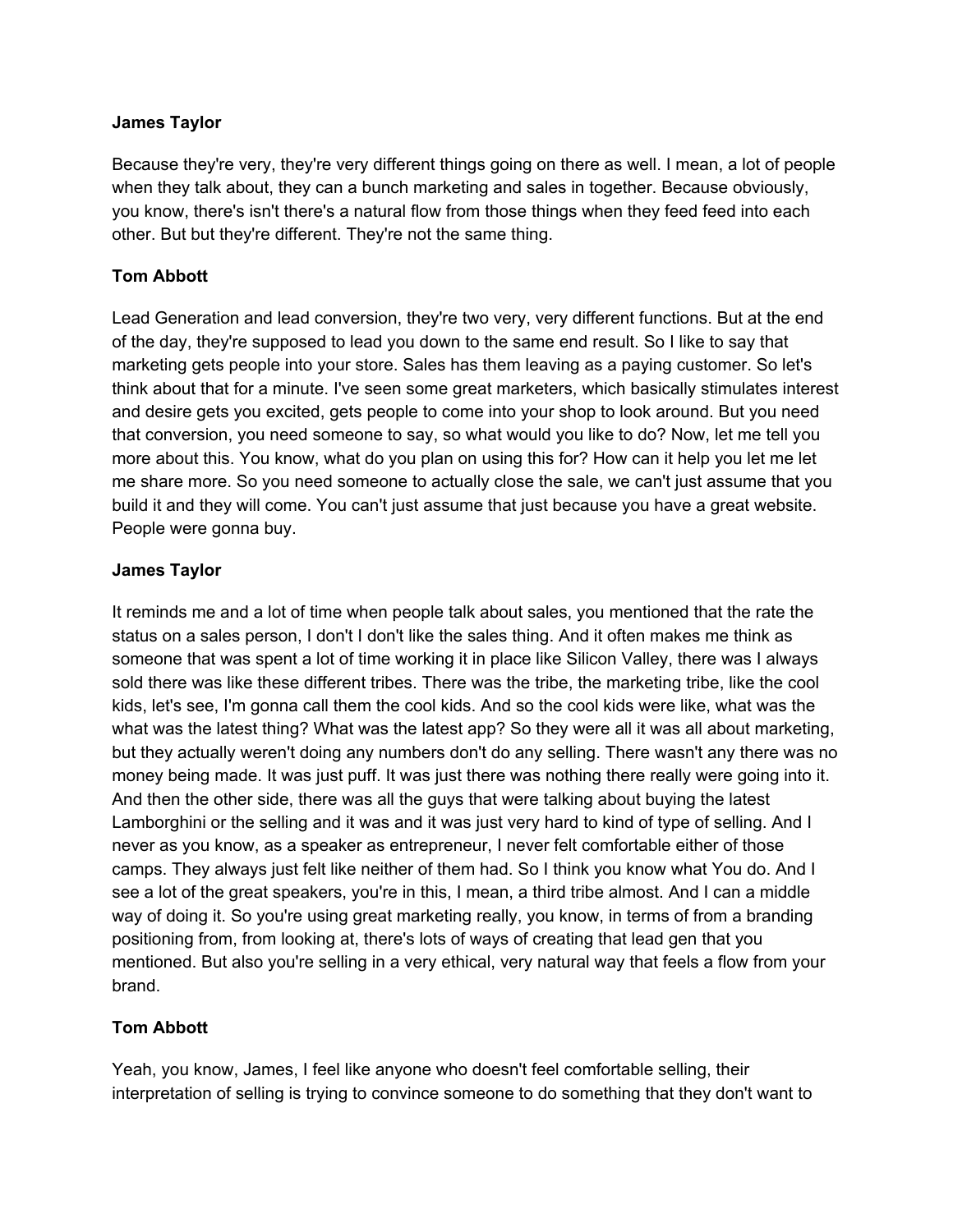do. So if that's what you're trying to do, then I'm with you. I don't, I don't like selling either. So you really have to believe in yourself. I mean, as a speaker, you are the product. So you have to believe in yourself, do you believe that you positively impact your market? Your audience? If the answer is yes, then you got to trumpet that and let people know that you're the right choice. And the reasons why. And there's actually you know, sales is not just about personality, a lot of people think sales is about personality. Sales is really about process. And that's something that we'll probably talk about on this interview.

## **James Taylor**

So let's talk about the the kind of classic, like funnel like sales or sales process, or might you know, him call different things, you know, marketing, sales funnels or processes. You mentioned that the word you said that would read the stock, you said like interest, interest and attention, which can comes like the marketing world. what point does it do? What is stage unless even a typical keynote speaker? what point does it move from Do you feel from being the marketing sales side, in to now we're in very much in a sales process?

# **Tom Abbott**

Well, so if we use that metaphor that I shared, moments ago about marketing brings people into your store, and then sales has the leaving as a paying customer, then the minute you get someone is on your website, the minute someone's on your website, and they've inquired this, this is now moved from your marketing department, which is you, but it's moved from your marketing hat to your sales hat. So now, there's a sales function. So now your job is to now take that lead, take that inquiry, and now move them through the stages in your sales funnel, so that that becomes an engagement. So your number one job is how do you move from inquiry to engagement? So, you know, you've got some great interviews on here, James, which is awesome. And many speakers will talk about, even when they talk about sales, they're actually just talking about the marketing aspects of sales. Right? So they talk about how do you get leads? How do you get inquiries? Well, so I feel like that's covered. And that's really why I'm on here today. I feel like that's been done. What do you do? And how do you do it once you actually have that inquiry? What's next? So that's what sales is all about.

## **James Taylor**

So that stage like, I know, for me that in those, I always treat it like a, like a three act play with a with a prologue and epilogue. So the prologue is my research stage, is the act one is my stage of initial outreach, finding out turning someone from a contact into to a lead, you know, expose, and act to is getting them to do an active thing of actually the initial inquiry, you know, in some way, getting on the site doing doing things like that. And that point is that it feels me that switch starts to happen now to the, to the sales, the sales part. And so for me a lot of sales, it kind of feels like it starts at the disk, I caught a discovery call where I do a call with the the event planner, the organizer, CEO, just talking to them to find out whether there's a fit there or not. Right. And so I'm, I'm asking you a series of questions, I'm obviously taking a series of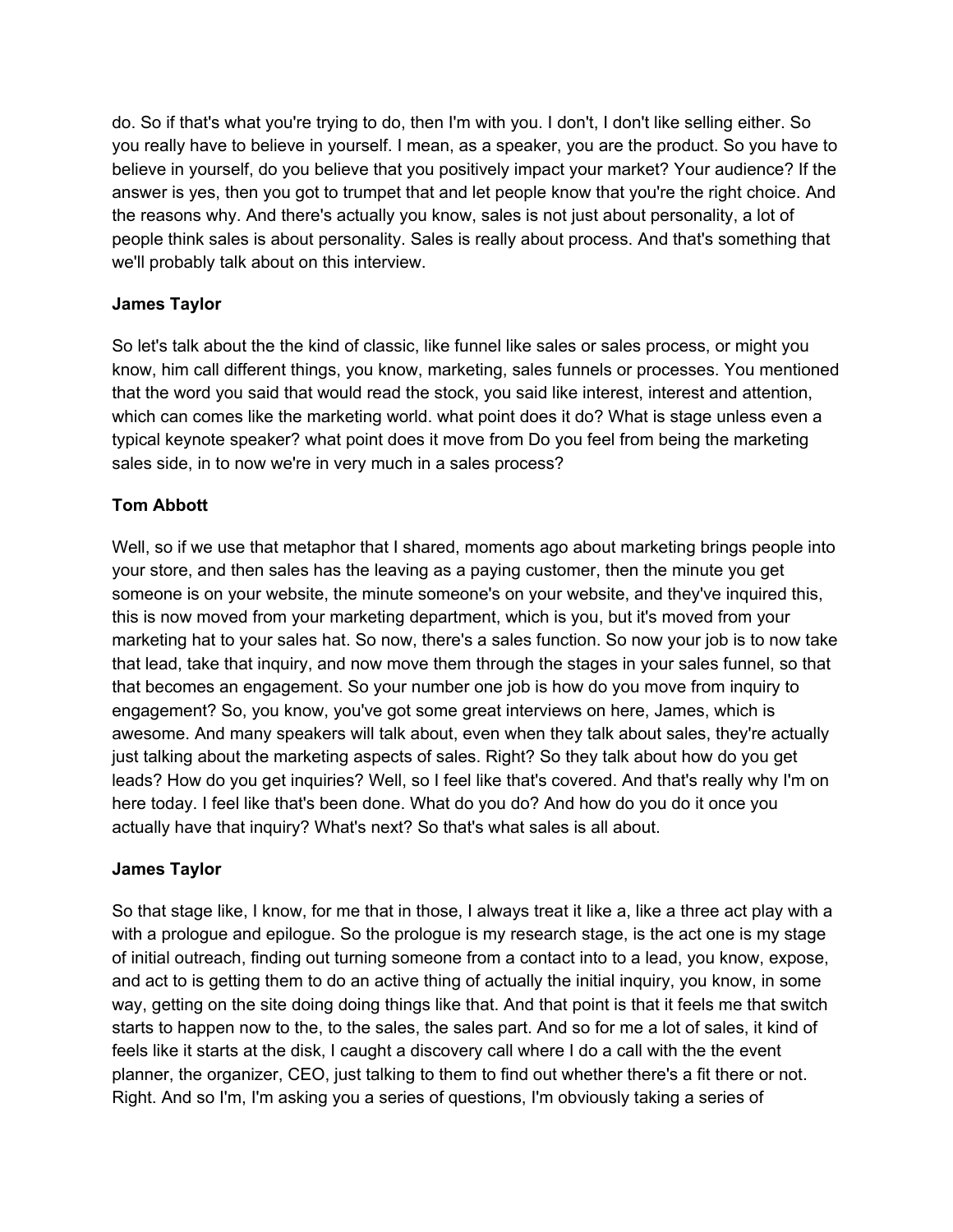questions around it as well. So that's for me, that's where I feel it starts to flip into the sales part for me, but I got it wrong. Should I be sales from an earlier point? Or is that right? And And if it is, at that stage, what should I be doing to ensure the success of taking assuming that they are the right type of customer? Taking that person to the point of actually selling them on my keynote or my talk?

# **Tom Abbott**

Yeah, so I think you're on the right track team. So I think for a lot of, you know, people on the call that are listening right now, they're going to be needing to think about their own sales process. And I think one of the biggest mistakes that speakers in particular make because they're great at speaking. But they struggle around the business side, sometimes the enterprise side of running a business run, it could be a great speaker, but you know, struggle with running a speaking business. So that's really what we're focusing on on here right now. So I think the biggest mistake speakers make They actually don't have, they don't have a sales process. Or if they do, it's not consistent. It's one thing to close deals and get bookings if if people are just basically throwing money at you, right, or they heard you speak, and they're like, you know, you're great, I'm going to recommend you to someone else. And then everything is easy, breezy, and you really didn't have to do anything. So sometimes you can close sales by accident, and feel like you're great at it. But how do you then reverse engineer that process, and make sure that it's something that can be replicated time and time again, to make sure that it's something that you could actually outsource that function to someone else, in your absence

## **James Taylor**

to scale is scalable in that way, it doesn't require just you because you can have the other person doing those natural calls.

## **Tom Abbott**

That's right. And you can either scale it and outsource it to another person. Or you can scale that in terms of using technology to automate some stages in that sales process for you. But the first key thing is you've got to document what are you doing now? What's working? And then how do we replicate that time and time again? So again, you know, so one of the biggest mistakes speakers make is that they don't have a system. Or it's an inconsistent system, or it's not that effective, and they haven't documented it. So one of the things that they need to do is to start thinking about, you know, zoom out big picture, well, what are the stages in a sales process? And for yourself as a speaker, what

## **James Taylor**

do you see as those those those classic stages? And what is the goal? What is the start of each of that stage? And then what is the goal at the end of it, so you know, that stage has been completed. And we're now on to the next stage?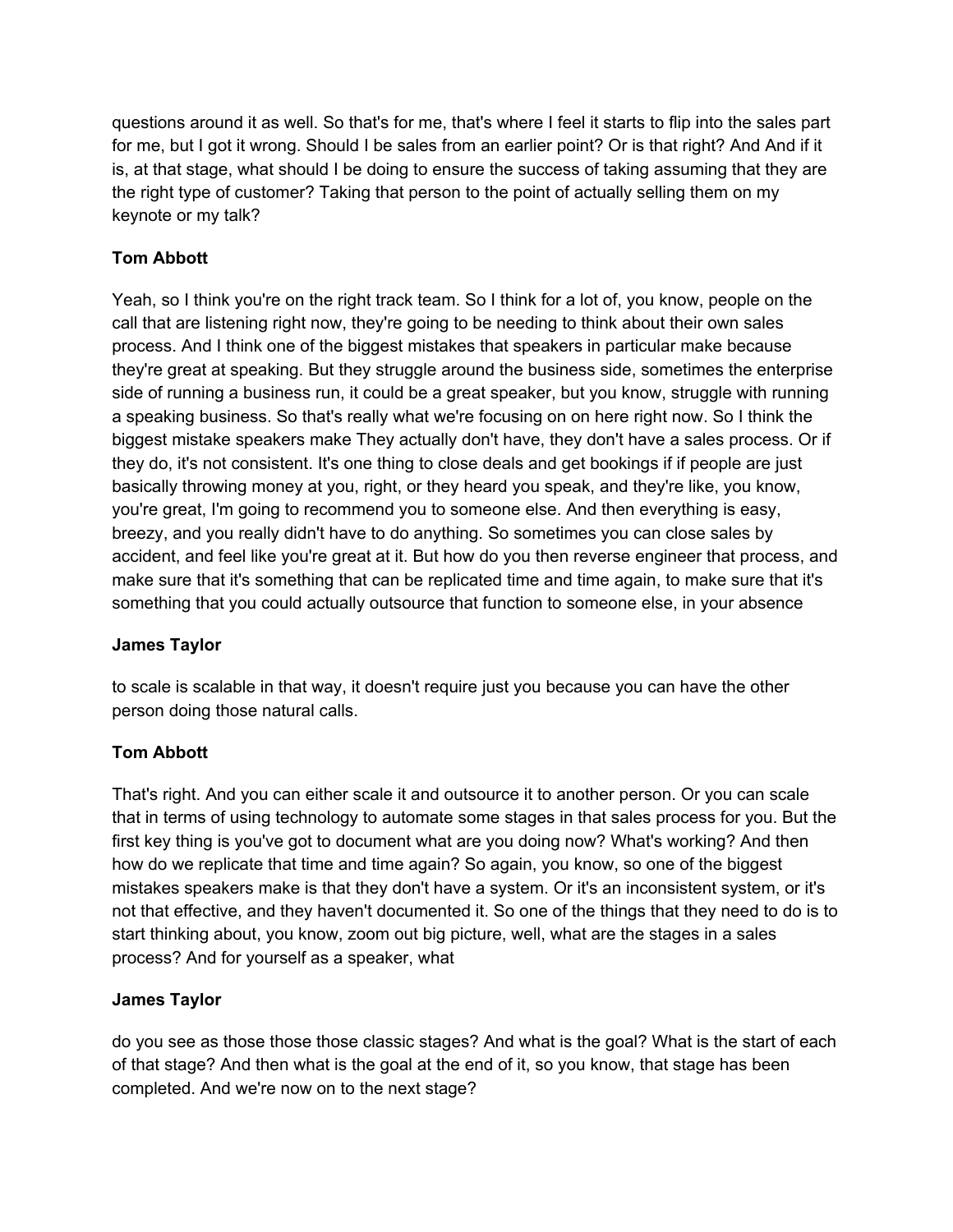#### **Tom Abbott**

Yeah, so if I was listening to this, this interview right now, I'd have a pen and paper out. And I would just be drawing a funnel like this, I'd be drawing a funnel. Sometimes we call it a sales pipeline, sometimes you call it a funnel, basically, name. And I'll just be like very elementary, for those that are kind of new to sales are new to speaking or new to business. It's called a funnel, because it kind of looks like a funnel that you would use to pour oil when you're changing the oil in your car, right. So it basically takes stuff at the top and the funnels wide. And then it gets more narrow and thinner as you get towards the bottom, so that the oil goes where it needs to go. You're trying to get this prospect this lead to go where you want them to go. And where you want them to go is to say, James, you're booked for the 15th of July, right? Full fee engagement, that's where you're trying to get them to. And there are a few steps that you need to help them move through in order to get to that final one. So I'll just share with everyone here, just a few of the basic ones. All funnels are going to have their own little nuances, some subtleties of your industry, your business, your clientele, your market that you deal with, and your approach to sales. But essentially, everyone's going to have the same core group. So the first one at the top of the funnel, we would call that a new opportunity. appropriately named, you get an inquiry. Dear James, or or just, you know, to whom it may concern? Okay. That happens quite a bit, right? Dear sir. That's an you know that they're not looking for you. They're just putting the net out quite wide for anybody who speaks on your topic, even if they're that sophisticated to know that. That's your topic, but you'll get like a dear sir, to whom it may concern. Hello. You know, James, right. And the inquiry, so so that now is a new opportunity. And then within that opportunity, there are some tasks that you need to do in order to move that from a new opportunity to a working opportunity. Working opportunity. And there are predictably there are some tasks that you need to take, we can't just assume that the client is going to just do that right. Sometimes you're lucky and they do it for you. But you need to have that in mind that you need to accomplish those tasks and tick those boxes to move from working to closing. Closing not closed, closing stage.

#### **James Taylor**

So the closed the closing that closing stage, the end goal is

## **Tom Abbott**

closed or to go too close.

#### **James Taylor**

So we have a little bit of time like so something is missing a little bit so we have the new opportunity to talk with that inquiry comes in. Then moving into working opportunity then Moving to the closing stage of the closing stages. final goal with that would be the closed end. I, the agreement has been completed. Just taking us back up to the top Now, you mentioned some of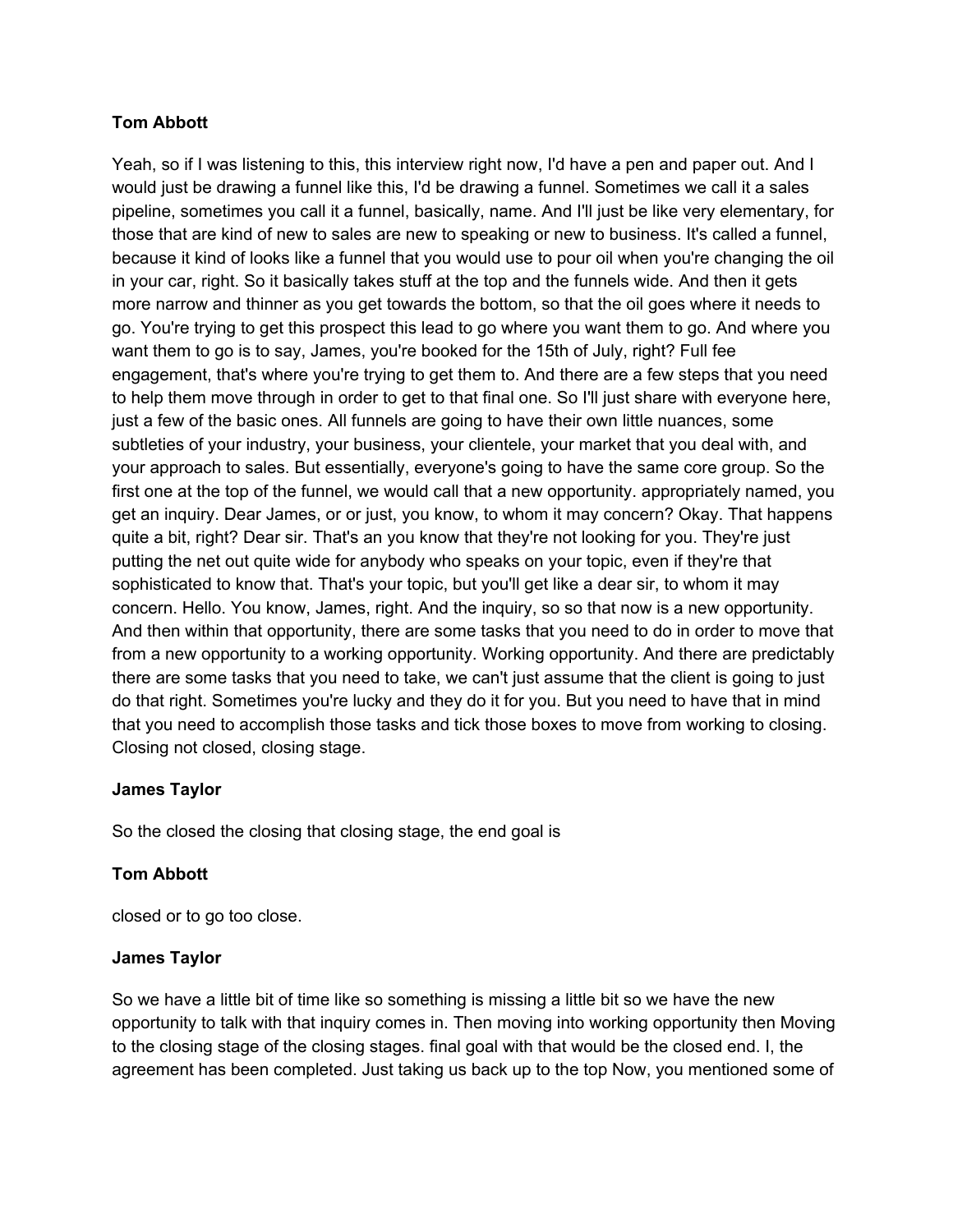these tasks that need to be completed in that new opportunity to take someone from new opportunity into that next stage of working opportunity. What what are those tasks? Okay, so

## **Tom Abbott**

the first task is going to be initial reply. So, you know, look, as I say, this is going to seem super obvious. And yet how many people don't do this consistently. So the first task is the initial reply. So that inquiries come in. You now have to ask yourself, now, what do I do? When do I reply? How do I do that? Is it by phone or email? How quickly do it and what do I say in that reply? Right. So like, this is part of your process. So this is the initial reply. So I've seen some studies that have said that if you reply to an inquiry within four minutes, you increase your chance of closing that deal, you know, like tenfold? Okay. So I don't know whether that's true or not. But I've heard that but I'll tell you something, you don't think that if you reply promptly, you have a better chance of booking a meeting? Absolutely. You don't think you increase your chance of building rapport and establishing a strong relationship with that prospect? Absolutely. So I've seen some people I'll be quite honest with you. I remember I had an engagement. And I was talking about responsiveness and sales. And the sales director kind of chuckled. And I said, What's so funny? He said, You know what? Before we had this training today, I just got a call earlier this today, from one of the people that we reached out to inquiring about sales training, and they finally got back to me with the initial reply. And he just laughed and said, Dude, I'm in a workshop right now. Like, you missed the boat, man. So, I mean, you might just be shocked, that's baffling James, and how slow people can be to respond to people asking, I want to give you some money.

## **James Taylor**

And I guess as well as and this is moved for those speakers who are or trainers that they're doing that they've got, they're out there, they're traveling, they're doing different things. Sometimes doing that immediate response or a quick response is is more challenging, because you're in a place your days training, or two day training or whatever, and you're having to catch up. So that's when obviously things having having your assist, or maybe an assistant or a team or your virtual assistant around you is very useful. But that only really works if you actually have no written out your process. And I've put some things in place like this is the template or the basic template, you might you're going to use for that that initial reply.

# **Tom Abbott**

Exactly. So think about this chain. So whether you have staff or not, if you're using a CRM tool, like we use Infusionsoft, for example, if you're using a CRM tool, you can automate that. Yeah, so we have it automated, as soon as soon as someone goes on our website and fills out that form. As soon as someone submits that contact us form, they will immediately I think we do it either immediately or within five minutes, or I don't remember, but they will immediately get a reply from me, that's, you know, hey, thanks so much for contacting us about your engagement. You know, he's kind of a about your engagement. I just attached for your convenience, a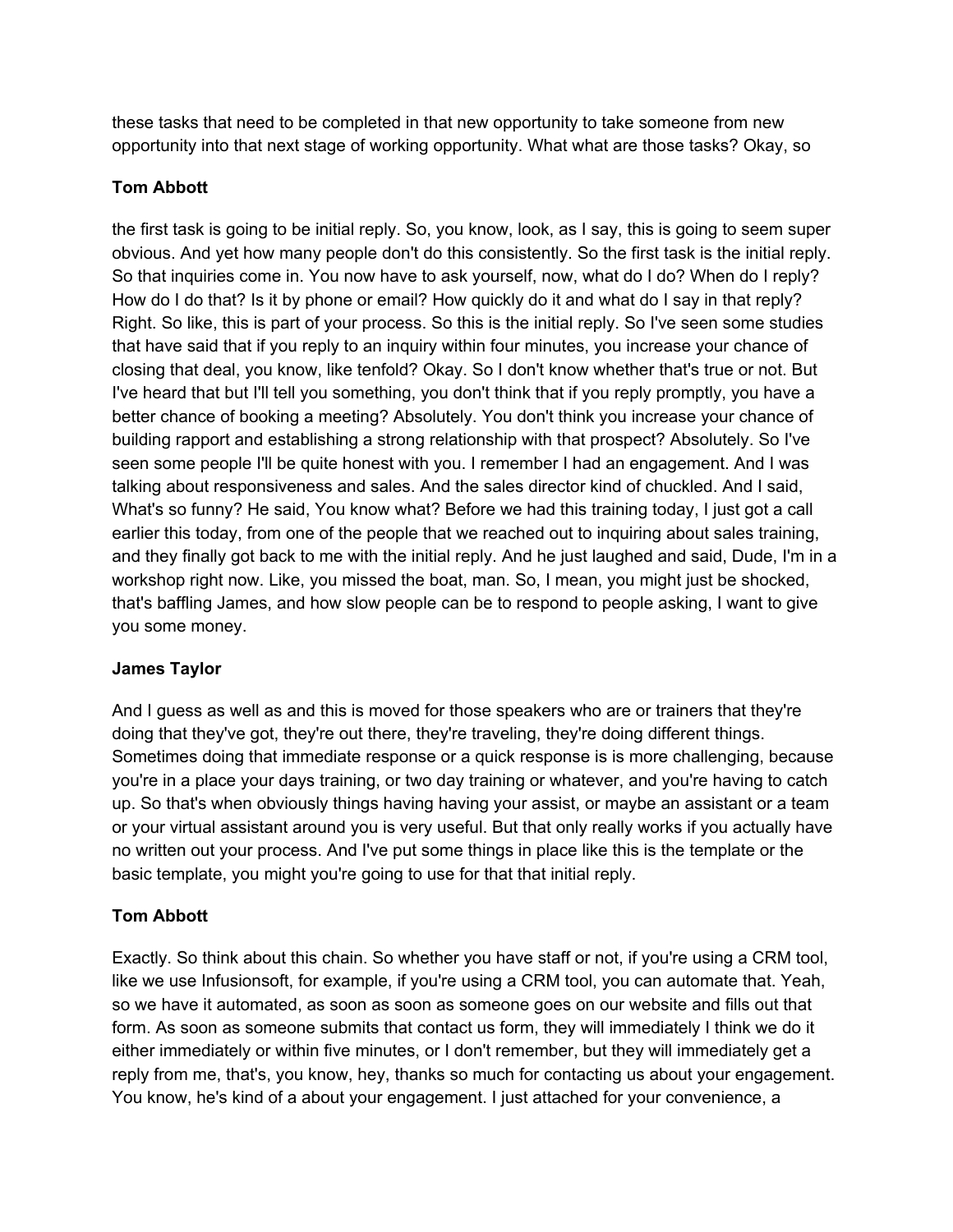brochure that tells you more about our company and all the different programs that we have. It would be great for us to schedule a quick call to talk about your your event or your your session in greater detail. I've got some availability this week, what's the best day and time for us to chat?

## **James Taylor**

Yeah, it's that responsiveness and also because it just that, that that first interaction that they have with you is, is such a, it just says so much about you know, they're like all event planners, they're looking at risk mitigation. Are you gonna turn up? You know, are you gonna Yeah, am I gonna look good in front of my boss and my my members, my visit Association, so you're always doing that risk mitigate. I know, for us, you know, when one of our speaker pages, we have that inquiry form there is it's actually a it's a two step. So first step is, you know, basic basic name, email, phone number, maybe timezone, and then the next stage it goes through to at that point, they can immediately schedule a time on my, I use a thing called calendly. So I can immediately schedule a time on my schedule for an account, they just choose that. If they don't within the first within that they don't complete that second step. I think that we have a trigger that goes like 30 minutes afterwards, that sends them an email. Which says, Hey, thanks so much for signing up. We're going to be getting I'll be getting back to, you know, he is space similar to what you do as well. And also just looks to ask them, you know, give them another opportunity to schedule that time and for the call.

# **Tom Abbott**

Yeah, so that's, that's brilliant. And and for me, I wouldn't say whether you no one should or shouldn't, you know, ask for the call now or schedule the call now or wait, the only thing that will prove the effectiveness is what your response rate is to that right,

## **James Taylor**

exactly. And the great thing is you get when you use Infusionsoft, we use honorable, you can test Kenya as well. It's really interesting. You can see the stats, you can see the flow of Yes, okay, well, these people, we do an immediate call with these people, we put them into the calendly thing. And you can actually see which ones go and complete. And but you can only do that if you have a process and if you have the data there.

## **Tom Abbott**

Exactly. So I mean, I think any system is better than no system, at least have a system and be consistent with it and measure and track the results and then adjust as necessary. But that initial reply, look like you said, Man, we're so busy, we're traveling, we're in airports, we're on planes, even if you're a newbie, you're busy, and you're still trying to keep your head above water with all the different marketing things you're doing. You know, you end up having this, this challenge of like, Oh, I'm so busy. I've got you know, a few inquiries. How do I get back to them quickly? Well, you've got to get back to people quickly and at least try to get that first call, or that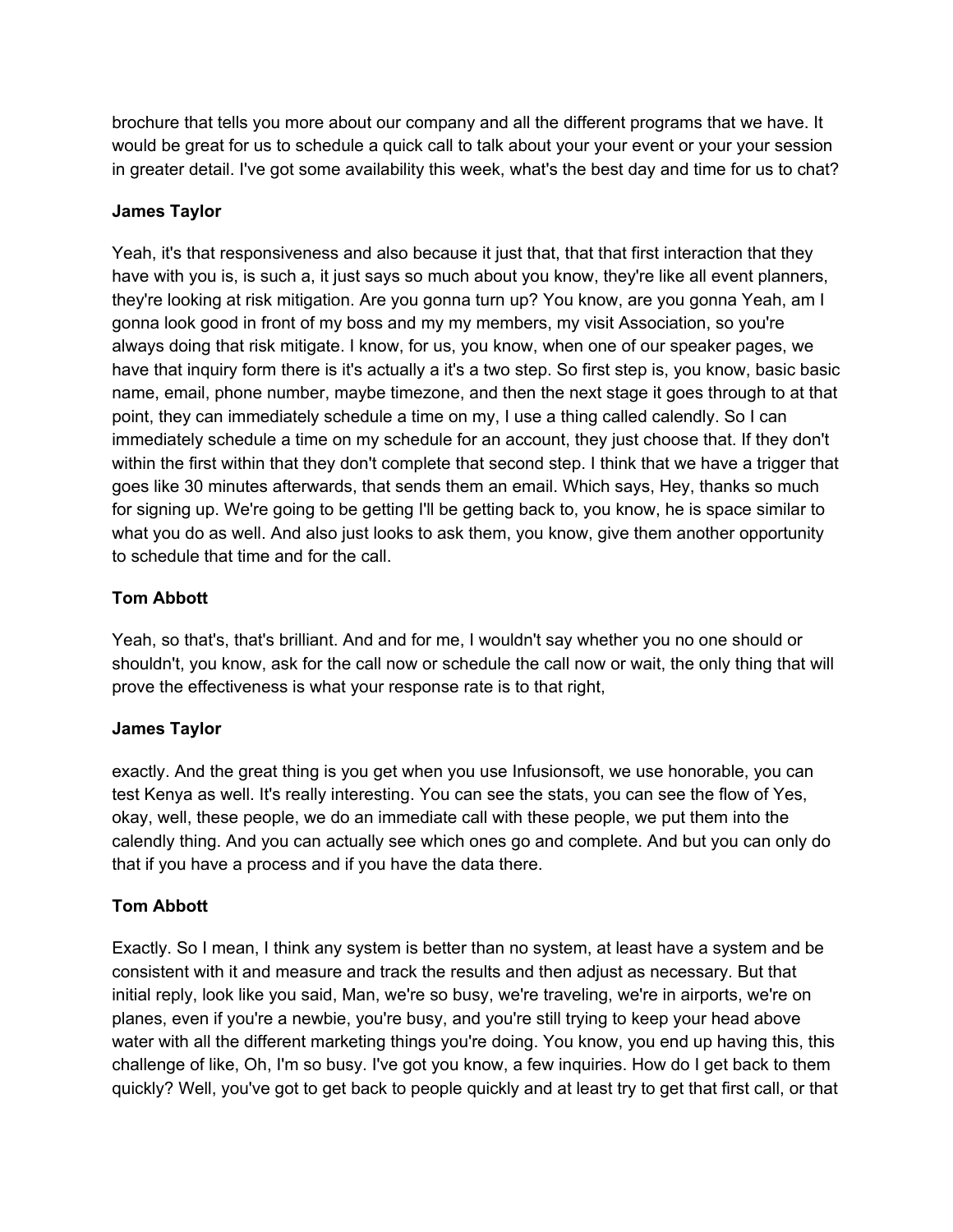first meeting. So that's always your goal is how do I get that first discovery call? How do I get that first meeting? How do I make sure that my brochure gets gets in front of them? So you know, you may even let's say, you know, some people on the call might say, Well, why don't you just get them to download your your brochure or your one sheet, you know, off your website right away. And that's a great idea, but you want to make sure that they do it. You want to make sure that they've done that that step so that when you talk to them, they're not just saying so what do you do? Right? Like everything you do has to advance the sale? Yeah, and and not be like, Oh, so tell me more about what you do. Look, bro, like, you should already have my brochure you've already been on my website, you've already seen my speaker demo video, what we should be talking about is, am I the right fit for this event? Exactly. And, and when are we going to lock this in? Exactly. That's

## **James Taylor**

what we're talking about here today, just sending into the one sheet thing is that that kind of goes goes back to the marketing thing again, but you're not the straight, you're not having the conversation about, you know, and this is I suppose this is this is a difference maybe in mindset is thinking not just you know, is, am I right for this particular client? But is this client right? For me? Because these are, these may be higher order problems or challenge and challenges to think about. But you're kind of until you start having those conversations, how can you possibly know, you know, if you know what that client's challenges are? Why the conferences, what the people are going to be attending, what they want the people at the conference to feel at the end of it, you can't have any of those?

# **Tom Abbott**

Yeah, so that'll come a little bit later. And this is great. So what we're kind of alluding to here, James is kind of qualifying and also disqualifying, right. So that would be next task. So your task number one is the initial reply, boom, you got to get back to people right away. You got to you got to touch them right away. So that's the first the first task. So the next task is the the qualifying. And in my sales training programs, I basically teach the three I call it the three A's of qualifying. It's what's the ask? So what's the client? Ask what are they really looking for? What are they asking for? So what's the ask? Can they afford it? As in? Can they afford me? Can they afford my fees? What's their budget? And who has the authority to make this decision? So I called the three A's. So, you know, on, you know, you need to be able to determine like, what exactly are they looking for? And when will this happen? Is there a confirmed date for this event? Or are they just kind of, you know, you know, putting the feelers out, just kind of updating their HR records, you know, like, who's out there? Because you need to know, you know, with how much energy and intensity and and urgency Do you need to really go after this opportunity? Is it a real opportunity, or is it just an inquiry, right, so what's going on here? So you need to find out what's the ask, are they thinking about doing something? Or do they have a date confirmed with delegates coming for sure. And all they're doing now is deciding on which speaker will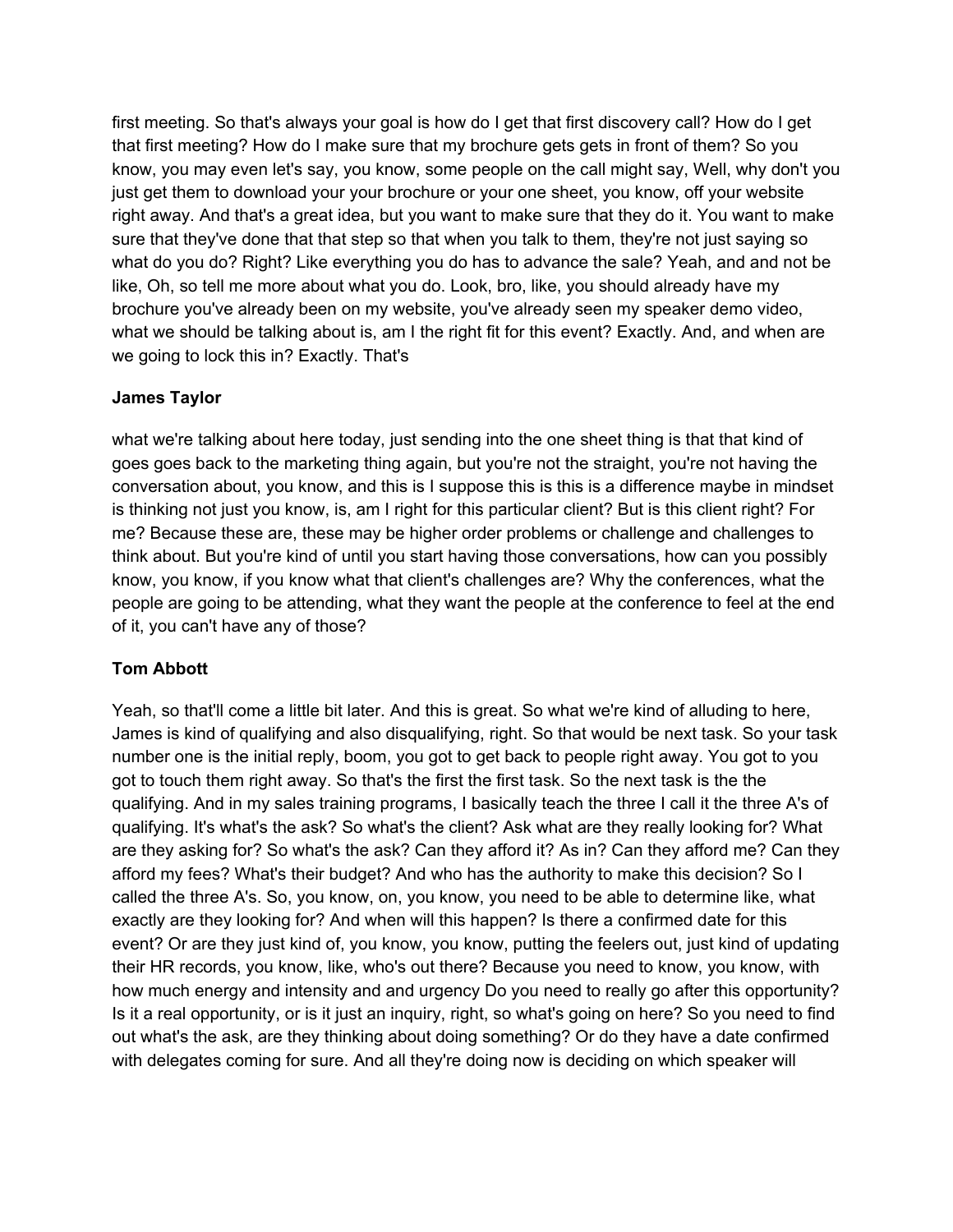present. That's totally different from Well, we might have an internal meeting and we're just kind of playing around with the idea of having someone come in.

## **James Taylor**

So we still in the in the new opportunity stage at this point as well. We're still there. We haven't even gone The the working opportunity this point.

## **Tom Abbott**

So that's an important question and answer, James, because so many speakers, what happens is they get that inquiry. And the inquiry says, Please send a list of topics or an outline with a quote. And what do they do is they spend hours on some kind of proposal, and then email it off. And that's their initial reply. And then they never hear from that prospect again. Because either the price was wrong, or the deliverables what they offered was wrong. Like they were just guessing. Right. This is why I hate the word proposal. proposal implies, yeah, James, just propose a few ideas. And we'll see. Right? propose, why propose? We need to co create something, you need to tell me a little bit more about who you are? Who the audience is what you're looking for? why that's important to you? What have you tried before? what's worked? What hasn't worked? How will you know that this was the right solution for you? There's so many things that need to happen in the sales process the sales conversations before you even start talking about proposals. So in the in the in the new opportunity stage, initial reply, qualifying. So you got to ask some questions around their budget. You've got to ask some questions around? How will this decision be made? You've got to find nice ways of finding out are you the decision maker? Or are you just the gatekeeper?

## **James Taylor**

How do you how do you find that? Because often you'll, you'll have a conversation, maybe it'll say associations, I always find more difficult sometimes on this because there's there's committees and the kind of nebulous thing I'm kind of figuring out who's the real decision maker in this. So how do you go about knowing, you know, if you are having a conversation with a decision maker, or if this dismiss can be looped in at the right stage?

## **Tom Abbott**

Okay, so a good indication will be the title of the person who made the inquiry, right. So on our forum, we asked people to submit what their title is, number one. If they do great, you've got it. If they don't, then you know, when you do your initial inquiry, and they reply to you, it will likely be in their email signature anyway. Right? So, you know, if you're paying attention, you'll see the clues as to what is that person's role? If it's like an HR admin, staff person or something like that, you know, that they were just someone who was tasked with sourcing, or reaching out to speakers that are not the decision maker. So then why do we try to negotiate with that person? Why do we try to sell to that person? Why are we fighting so hard to try to get them to make a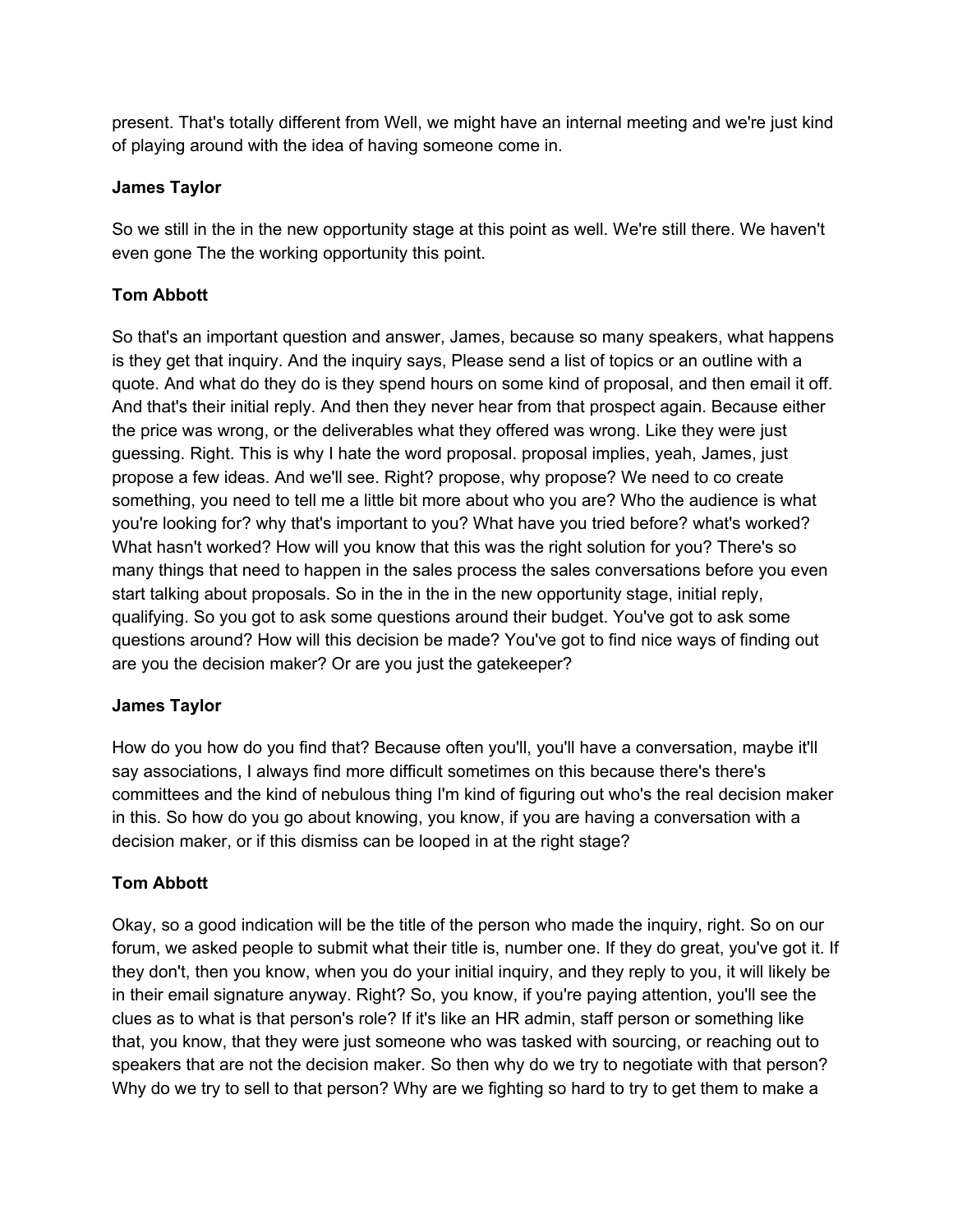decision when they can say no, but they can't say yes. Right? They can say, Oh, that's that, you know, we don't have the budget for that. But if you were to propose other solutions, or other options, they couldn't say yes. So why do we spend so much time trying to sell to people who can only say no, but can never say yes, so that's one of the bigger biggest speaker foe pause that they make is they're selling to the wrong person. So you need to find out is this person, a decision maker? In the association world, you know, it wouldn't be an admin person or someone, it would likely be someone in, you know, manager events, or the executive director or CEO of that nonprofit, or whatever. But you'd have a better indication as to who LinkedIn is a great tool to find out who really pulls the strings in an association or any organization, asking them, how will this decision be made? simple, yet powerful question. How will this decision be made? Oh, oh, we're gonna look at it. Great. Sorry, I'm a bit unclear. When you say we, who will look at it. Oh, there's a committee who's on that committee. It would be it would be great for me to have an opportunity to actually speak with the people on this committee. So I can hear from their mouth to my ears, what they're looking for, to make sure that everything is going to be in sync.

#### **James Taylor**

So in this this new opportunity, where you're trying to maybe get get that person or get the decision makers on on the phone and have that, let's say initial discovery, just no discovery call. I'm, I'm interested, like, how do you so there's maybe there's an initial reply, and you're starting to kind of try and qualified to get that person for? How do you broach that because you want that person you want that discovery call? I'm guessing, having the decision maker on there. But if you're getting initially reached out by the admin person or the you know someone that's the further down the chain, how do you do that at such an early stage.

## **Tom Abbott**

So in my case, James, and for every speaker out there, you need to have Your framework, your methodology, your way of doing something, your best practices, right? So what does that mean? When I get an inquiry for sales training or or for a sales keynote? And they say, We need someone to come in and talk about sales? I go, Okay, great. So I don't act like this with customers. But I'm just saying between all of us, I go, Okay, great. So I've written two books on sales. I have a sales methodology that has about 25 different stages in the sales process. Yeah. So which one do you want me to talk about? Right. Like that's, I'm being a bit facetious. But that's basically what we're talking about here. Right. So what I do nicely is I say, Sure, I'm more than happy I can I certainly do. This is within my realm of expertise. That's what I do. What particular stage in the sales process? Is the team struggling with? Okay. Right. Do they need help with lead generation? Or lead conversion? Is it in in qualifying? Is it in scheduling appointments? Is it getting past gatekeepers reaching decision makers? Is it needs assessments? Is it demonstrating value? Is it answering objections? Is it closing either, you know, is it is it trial closes? or hard closes? Is it follow up with customers? Is it managing their pipeline? etc? etc, etc, etc? What I find 90% of the time, the person on the phone or email, cannot answer that question. Right? It's just they don't know, they don't know the answer to that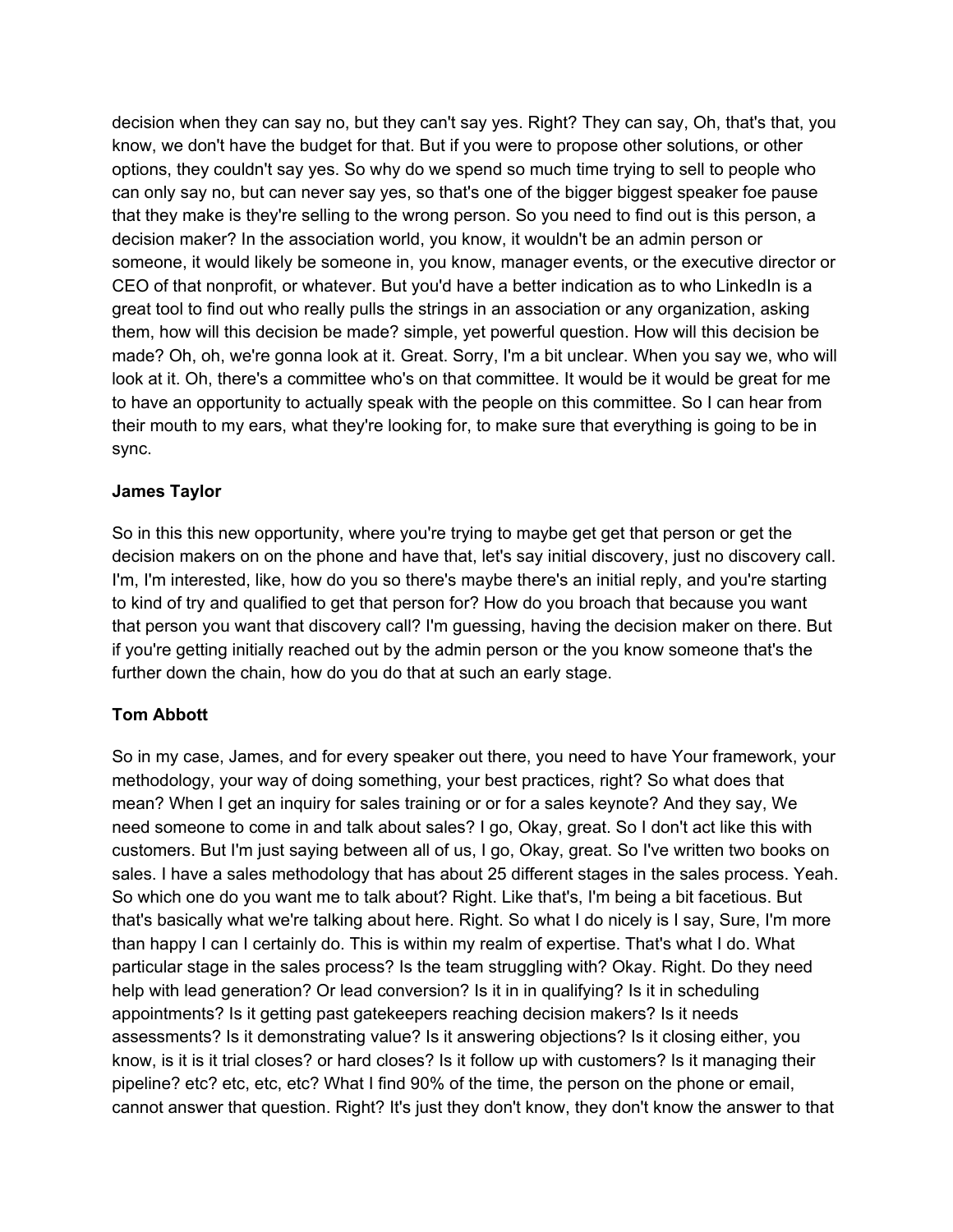question. So they'll tell me Oh, I'm not quite sure. I said, Oh, of course, totally understandable. Who would know the answer? Oh, that would be the director of sales. Perfect. When can we all meet

## **James Taylor**

that century, because I've seen this happen a couple of times, where maybe it's not technically the Director of Sales is the person that's organizing the conference. And there's, there's, you know, there's this in charge of the event. And, and I saw this happen, I've seen someone recently, who got out bid, actually, so someone else came in, and they hired another speaker. Because off the top my head, it was, let's say, the fee that he put forward is 15,000. And this other speaker was like 60,000. And the person I know was, was trying to deal with the event organizer, and like, say, 15,000 event organizer was great, you're definitely within our budget. Now the other guy's like 60,000. And then in the end, the guy 60,000 got the job. And the reason that he got the job is because the sales director, I think it was actually took money from their own budget, because they were so convinced that this person and I think they'd obviously had a separate conversation person, I don't know what you did, or didn't have separate conversation. And I suppose I said, I said, What is it exactly this and it was so close. And the sales director said, I'm the VP of sales, and I'm willing to put the extra 40 k in or whatever the figure was, to get this, yeah, this additional person. And that would have never heard him and my friend felt really sore about it. But but he also recognized actually, there's a there's a learning point here.

## **Tom Abbott**

Well, there absolutely is. And look, at the end of the day there are there's there's the person who's organizing the event. And then there are key stakeholders in that event. So a good sales professional doesn't just sell to the person in front of them, but has a big picture view of the context of this event. Who's coming? You know, who, who has the biggest stake in the success of this event? Who's going to be in the audience? What do they need? Right? So, you know, people think, oh, we just need a speaker. But no, what do you what does your organization really need? Do they need to increase sales? Do they need to increase productivity? Do they need to increase resilience or whatever, but what, what needs to happen at this event, and who knows what needs to happen at this event? All right. So people approached me Because obviously, they need, you know, something around sales. So my number one job, James is to make sure that I have a conversation or at least get input from director of sales, VP sales, you know, sales, you know, whoever initiated this request or whoever has the biggest stake in the success of this event, so that their voice is heard. And to be quite frank, I mean, you know, a gatekeeper would not be doing a good job if they shielded me from That person. And they just said, Hey, boss, hey, DSM, here are three speakers and they're all about the same price range. And they all kind of talk on sales that is actually doing their boss and this event a huge disservice. huge disservice. So I remember there was one situation where I felt like, you know, my, my approach of saying, hey, great, when can we all meet? We need to talk, I need to hear from that person. Where do they want blah, blah, blah? This one guy wasn't having it wasn't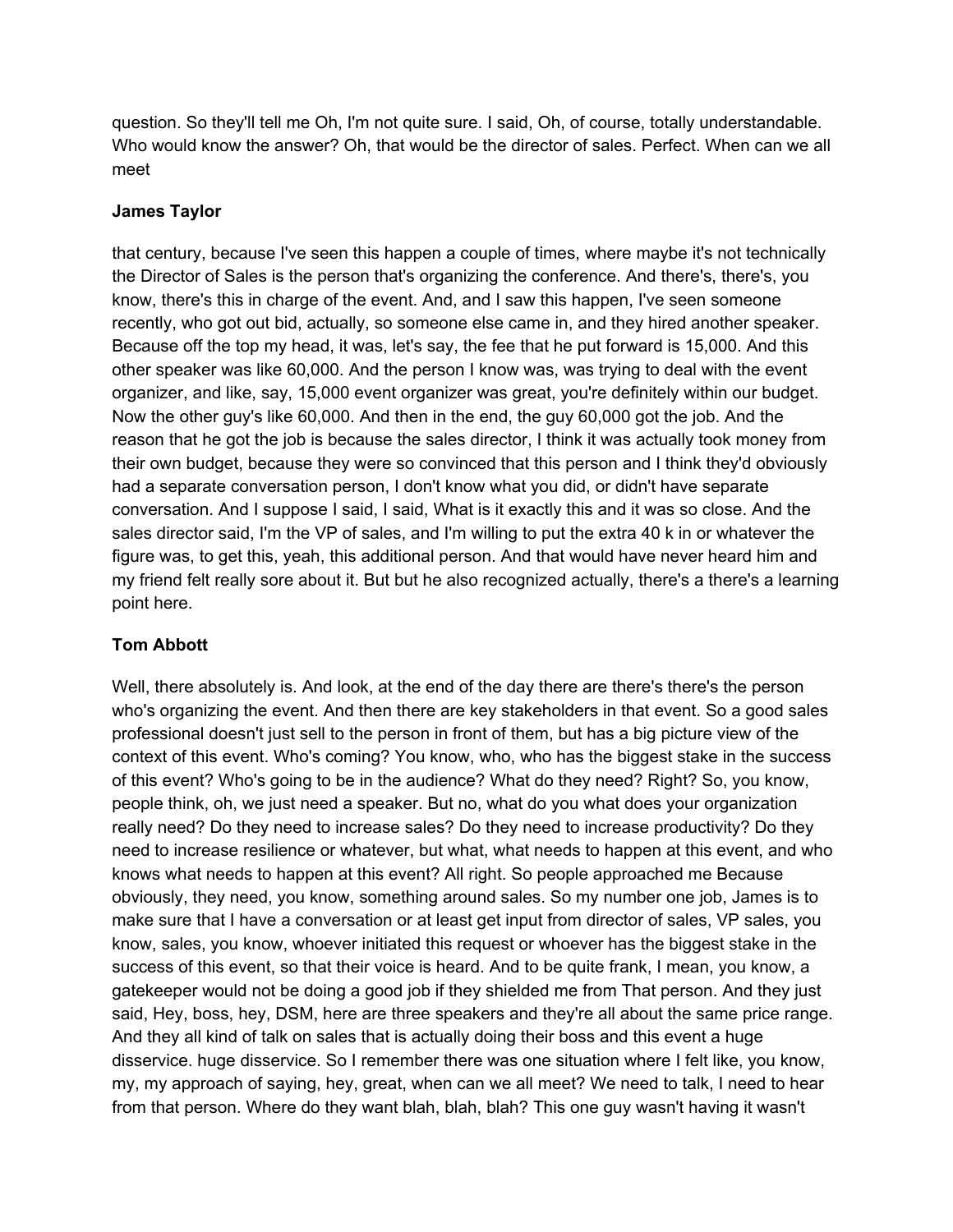happening. He was like, No, no, you can just talk to me, it's okay. But I wasn't getting my questions answered. So my approach, James is, I figure, if I just deal with this guy, I've got about a one in three chance, or one in four chance of winning this deal. Because he's talking to a few other people. And if I can't get him to understand value, that I'm going to lose out to someone who's cheaper than I am. So I figured, hey, if my odds are one in three, or one in four, I'm gonna go around this guy. And I'm gonna find out who his bosses, and I'm talking to his boss. So I just found out who it was I connected directly with his boss on LinkedIn, I said, hey, I've been dealing with your guy, awesome guy. I can tell that you're all very busy. It's critical that you and I have a discussion about this event, to make sure that we include everything you need, and nothing that you don't need. And I say, when is a good time for us to talk? He replied to me right away, we're on the phone immediately. Boom, and I closed the deal. But

## **James Taylor**

that's that's also quite a high risk strategy, because I could have gone against you as well, with with the see the person that you were dealing with, initially, the event organizer, who could have felt that you've gone over there, I don't know which country this was this event was in as well. But no, in some some places. That's, you know, there's a seniority thing, there's, there's a whole journey, other direction going on there as well. So you obviously knew you basically, if you played you played the odds, you played the odds for the one and four.

# **Tom Abbott**

Well remember how I practice it, because I felt like I had a 25% chance of winning it, right. So I felt like I had a 75% chance of losing it anyway, okay. So that that's where sales comes in. And having the courage to say, look, the way I win deals, is when I speak to the right person, that is how I win deals. So if this person doesn't get it, I'll do the best that I can to still hold him in a very high esteem with his boss. Hey, been talking to john, he's great. I know, he's super busy. And you're traveling. And so it's been really hard for us to connect. So I thought I would just drop you a quick LinkedIn message and see if we can set something up, just you and me, right? You found a nice way to do it, that doesn't make him look bad. Right. But at the end of the day, you know, everybody has to know, what is their success strategy, what's going to work for them. And I just felt like, this is too big a deal. And I want this bad enough that I'm not leaving the fate of this engagement in the hands of this guy, that's not playing ball. And, you know, the results speak for themselves. So your number one job in the end the new opportunity to film a new opportunity. And, and this

## **James Taylor**

is, this is this is interesting, because, you know, and we could have gone through the other ones. And we've sat here with the new opportunity. Because it's, it is so much I mean, it's just so critical making these decisions and and all the little nuances within it. And I know you talk about Yeah, 20 other, there's can other stages in his sub stages as well. This is a huge area that you get you get into and Yeah, and I think it is something that's so, so misunderstood in that we are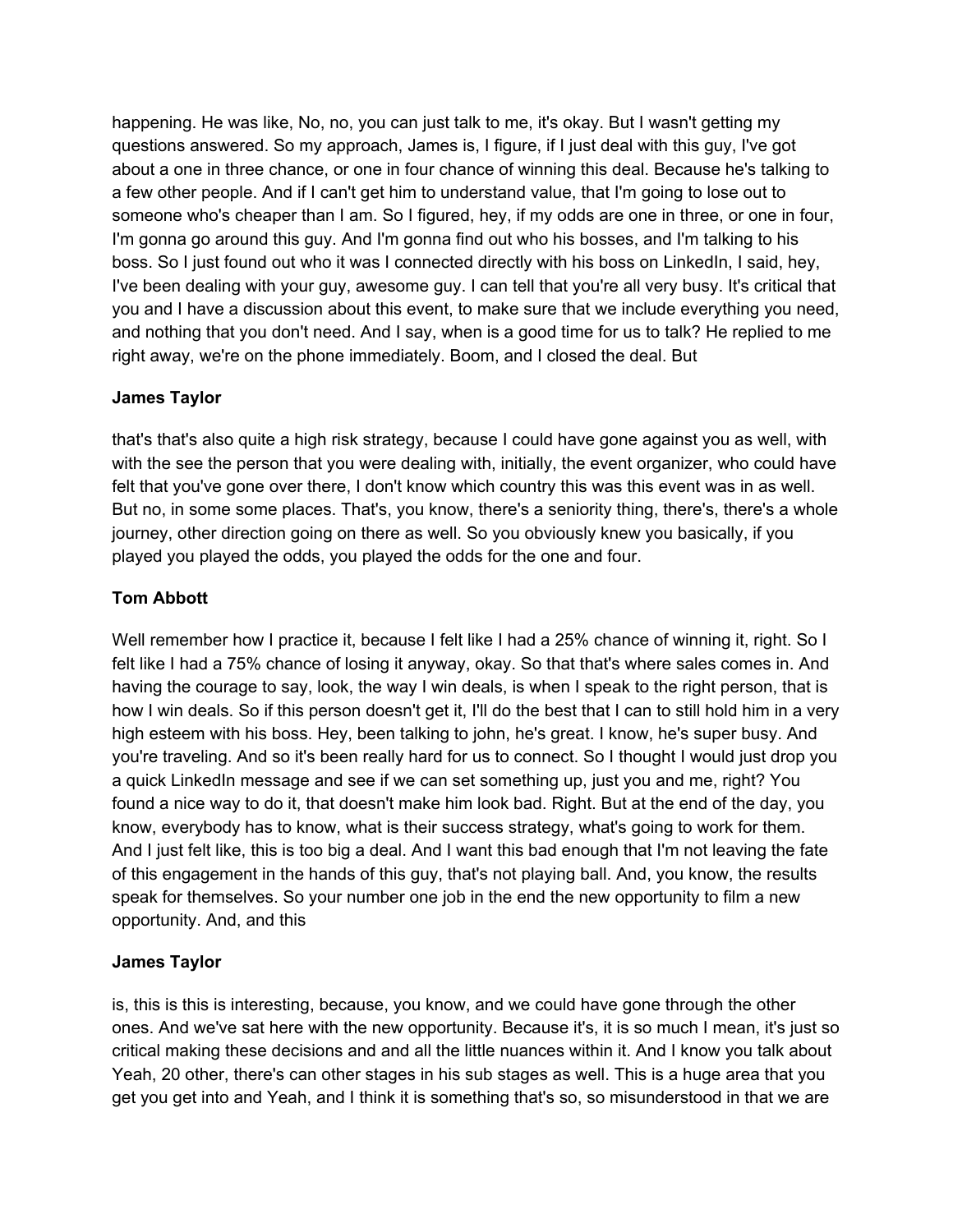in the business of speaking this is this is what we do this is how we earn our livelihoods. So you have to you know, you obviously develop your platform your master on the stage, but all these things here is kind of what takes it someone from just being a you know, you know, a good having a good speaking business to having a really great speaking race I'm so so glad that you can sharing all these little nuances here because they're so critical. So let just would like to kind of finish up the new opportunity thing and then we're going to have a offer for people because they're all these other stages and we're gonna speak about so your your qualifying you're making sure what is the goal that has to happen in order to move someone from that new opportunity to the working opportunity.

# **Tom Abbott**

You have moved from a new opportunity to a working opportunity the minute you have confirmation of Meeting with the decision maker. Okay. Boom, once you've locked that in once it's like, oh, yeah, James, great, I've set up a meeting with you and my managing director or whatever, or scheduled a con call, I'll send you the calendar invite. Once that has happened, you have now move this from a new opportunity to a working opportunity. Now this is meaty, it's real, something is gonna happen. You've qualified or disqualified it, right? You've right, so maybe, maybe they're just kind of, you know, fishing around and nothing's really going to happen. So maybe you say, Great, well, this isn't an opportunity, let's, let's drop this one, or put it in a nurture campaign, or we'll follow up with them later, they can get our email. But if you've moved it, if you've qualified it, and they Yes, they've got the budget. Yes, the event is going to happen. It's happening in Munich on the third of July. We're flying in 200 people, and we are going to firm up a speaker. It's between you and three other people. And I'll schedule a meeting with you and the managing director or the event organizer. This is now a working opportunity now.

## **James Taylor**

Yeah, let's get as we start to finish up here as well. What is in your speaker bag? What is in that bag that you carry with you to all your speaking engagements, you never leave the office or home without the what is in that bag?

## **Tom Abbott**

Oh my god. That's an awesome question. If I knew you were going to ask that I would actually bring it with me. I just did an engagement and I showed a fellow speaker buddy of mine, I have the coolest gadget bag. So it's a gadget bag. I opened it up. And inside, there's like Velcro and little things that hold everything together. So within that, I've got two chargers so that I never run out of power on my phone. So I've got two of those those USB bank charger, things are in there. I've got a VGA converter and HDMI converter, it's a two in one for plug in my MacBook Pro two, you know the projector that's in there, I got a couple of USB devices in there just for file sharing. I've got my new Logitech spotlight, which is a cool new thing. presenter I've got that in there. I've got two sets of headphones with mics in there always. One is for the apple seven phone with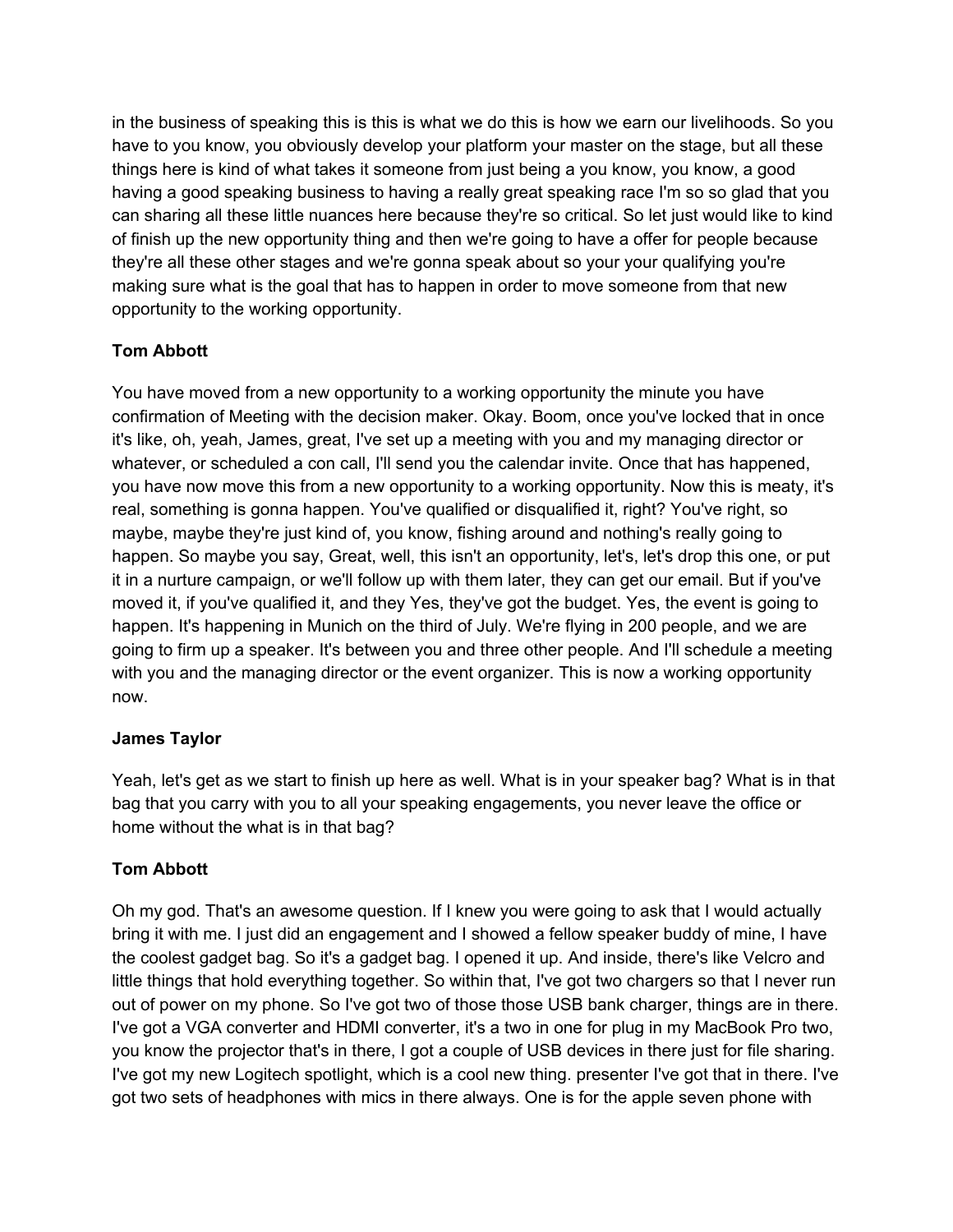the new thing. And then one is the usual like RCA thing. So I've got those in there. Every gadget you could possibly need I have in my gadget bag. I love

## **James Taylor**

it. And then what about we've talked about books a little bit earlier as well. But what if you could recommend just one book to everyone? It could be a book on speaking, it could be a book on onset sales and selling what would that book be?

# **Tom Abbott**

That's another great question. Okay, so I'm not going to do the usual thing, oh, you should get my book social selling or the Soho solution. It's a great book, which they both are great. But I'll tell you something, I learned a lot from million dollar consulting proposals from Alan Weiss good million dollar consulting proposals, I think it's called million dollar consulting or million dollar consulting proposals by Alan Weiss. That is a really, really great book to really help speakers get their mind around how do you sell a service? How do you package and position a service? And how do you come up with what he calls and I also borrow from that I share with people conceptual agreement. So before you even send a proposal, make sure that you have a conceptual agreement on conversations that you've had before or agreements that you had before, to make sure that you're both on the same page before you actually put all this time and effort into writing a proposal. That as I said, at the beginning of this interview, is basically you just pitching your services. Do they like it or not?

# **James Taylor**

That's kinda, that's an excellent book as long but it will have a link to that here, as well. What about any online resources or tools or apps that you find really useful for yourself as a speaker?

# **Tom Abbott**

apps and tools as a speaker? Well, I'll tell you, my favorite app that I use all the time is the Infusionsoft app. So as a sales guy I love I love CRM. I love any technology that helps make my life easier. That helps me sell. I'm all over it. So what's cool about Infusionsoft is they actually have an app. So it's not just the desktop, but also mobile. So when I'm on the go, I can not only update contact information in the CRM right away on my phone, I can apply tags immediately, and send people my brochure right away from my phone. I just love it. You're talking about responsiveness. That's how you can beat out on people just by being quick.

## **James Taylor**

And I think it's great and things like Infusionsoft, like the good CRM, they will have some kind of visual campaign builder that you mentioned. Your sales funnel, the sales process, you can basically map a lot of this stuff out as well. So when you're at that you can be put people into it. And there's a lot of automation that allows you to have it. So you have that. And it's just so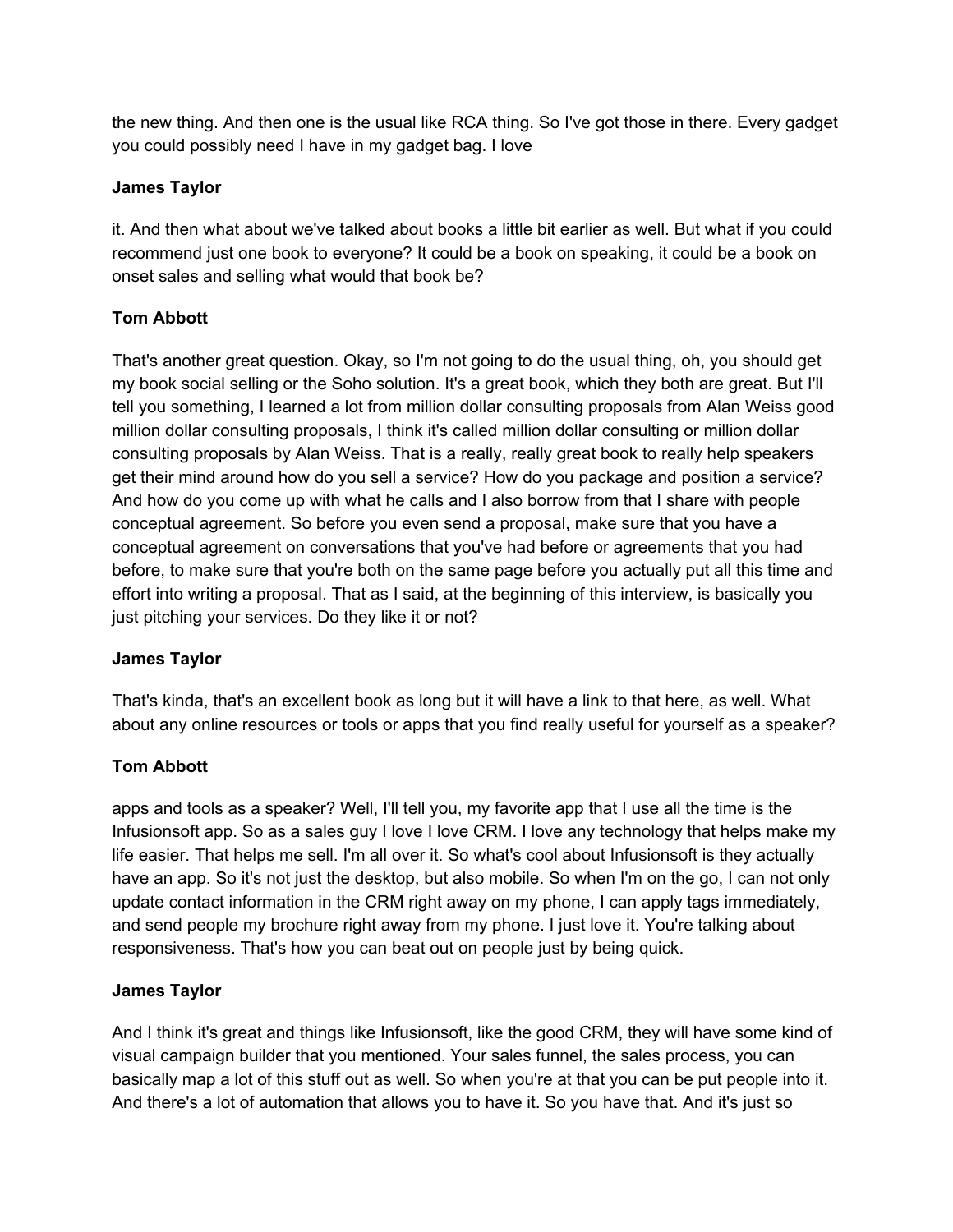powerful. And so sometimes those things we, you think, okay, you'd like to have a team? it, I always think like the CRM, that's like having another, like at least one member of my team, the one that remembers everything at all.

#### **Tom Abbott**

Yeah, at least.

#### **James Taylor**

Okay, let's imagine final question for let's imagine if you woke up tomorrow morning and had to start from scratch. So you have all the tools, your trade, or the skills you've acquired and selling and speaking and training, but no one knows who you are, you know, no one, how would you restart? What would you do?

## **Tom Abbott**

Wow. That's an awesome question. There's, there's a couple of layers to that question. One is about what I would do differently in terms of choices I've made, another has to also just do with the time period. So I started, I started in the speaking business 20 years ago, when Infusionsoft didn't exist, right. So there are certain things that I wish I had started earlier that I actually couldn't start earlier, because it didn't exist, if that makes any sense at all, James, right. But what I would do is I would form partnerships a lot sooner, I would reach out to people and build alliances, friendships, referral part owners just a lot sooner, I feel like this business more than most is kind of one of lone wolves, where we all kind of do our own thing. And we try to figure it out to the lumps and the bumps and the trials and errors on our own. And it's taken me admittedly, a really long time to say, Man, how much more can we do together? Like, yeah, how can we grow? And how do we build a bigger pie, not just fight over the same piece of the pie? But how do we build a bigger pie? How do we leverage what we're doing, even fellow people in sales speakers, to be able to say, we can work together on certain projects? So I mean, if I were to start over today, which is different? No, if I were to start it over today, I would. So two different lessons. If I, what I would change is I would build relationships a lot sooner and partnerships and alliances a lot sooner. Any advice for other speakers just getting started? I would get online, fast, get digital fast, use technology fast. Move away from I don't know, a lot of old school stuff. really look at, you know, things that we're doing with our online sales training program. Look at what James is doing right now, with this online. Virtual, but it's real, but you know, summit. Instead of trying to get 2000 people in a venue at one day in time, how can you still deliver insane value at the comfort when when people want and where they want it with replays and all this stuff. So if you haven't done it already, sign up for whatever past so you can get lifetime access so that you can enjoy this all the time. That is not I was gonna say the future, it's not the future, it's the present now. So anyone who wants to get going, look at how you consume things. If you're on this, now you're a consumer of this type of thing. So don't have old thinking have new forward thinking. That's what I would advise anybody.